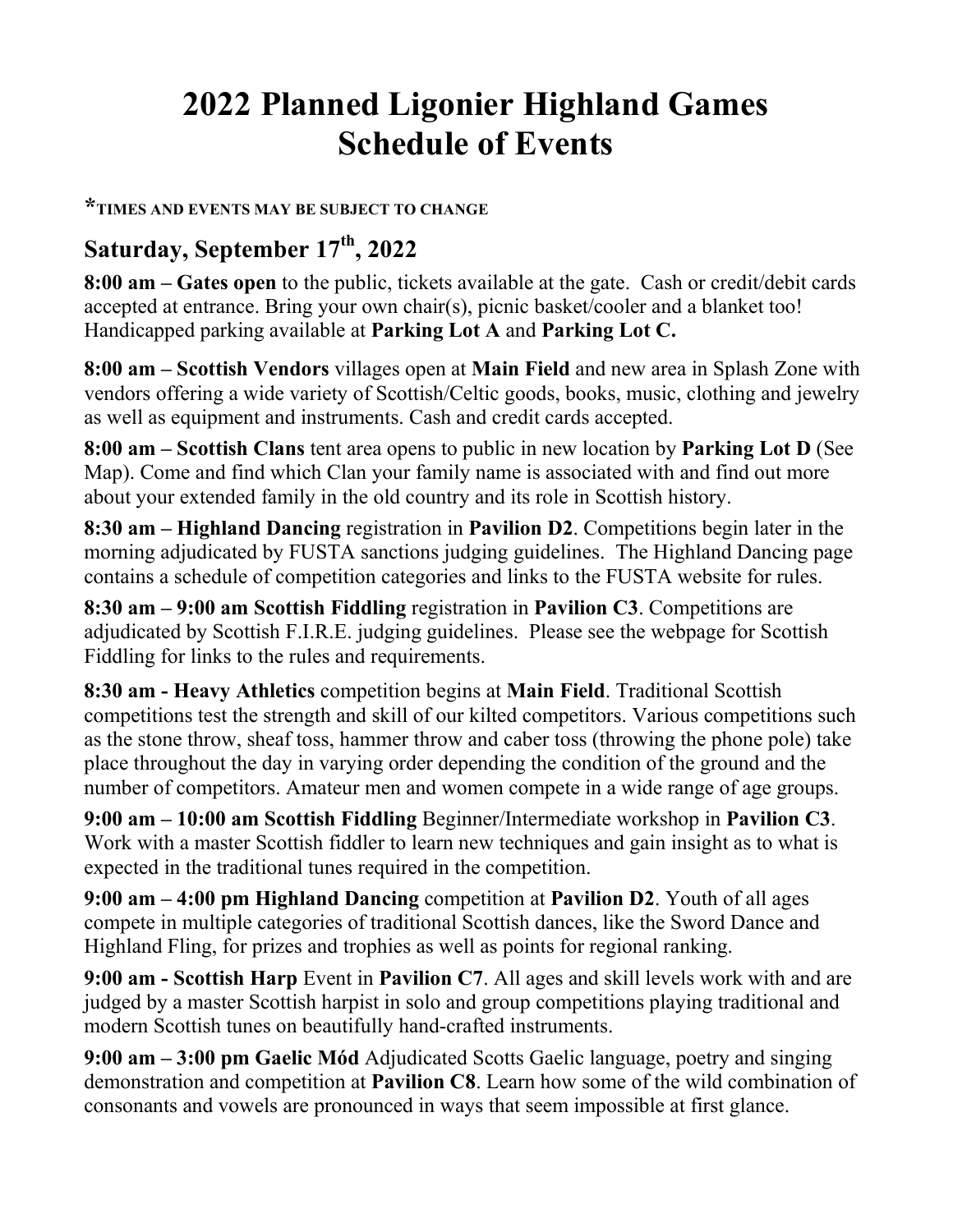**9:00 am – 4:00 pm Scottish Genealogy** assistance and guidelines for research at **St. Andrews Society tent group** near main field.

**9:30 am – 4:30 pm Scottish tartans research** at **St. Andrews Society tent group** near **Main Field** and vendor village. Find information on which Clan you might belong to and the traditional tartan pattern associated with those Clans.

**10:00 am DENNIS DOYLE** performs at the **Hillside Theater**.

**10:00 am –** Celtic spinning and weaving exhibit opens, directed by master weaver **Kathy Wells**, creator of the Pittsburgh Tartan at **St. Andrews Society tent group** near main field. Come and see how the traditional wool kilt was made on the looms and the various tartans were designed and the terminology used in describing the color patterns.

**10:00 am - 11:30 am - Children's Games** near the **Main Field**. A free activity for the little ones where they can try kid friendly versions of the athletic events. Best for those ages 10 and younger, all participants get prize ribbons.

**10:00 am - Noon – Living History** and military re-enactors exhibits near **Loyalhanna Limited** train stop (see map). Re-enactors in period costumes bring to life figures from Scottish military history from the colonial period to the present era.

**10:30 am – 11:30 am Scottish Fiddling** Intermediate/Advanced workshop in **Pavilion C3**. Work with a master Scottish fiddler to learn new techniques and gain insight as to what is expected in the traditional tunes required in the competition.

**10:45 am - Heavy Athletics** continue at **Main Field** with Caber Toss. Watch our athletes attempt to throw the telephone pole and flip it end over end for a perfect score.

**10:45 am MELINDA CRAWFORD & COMPANY** performs at the **Hillside Theater**.

**11:00 am - Southminster Ringers** kilted hand-bell team performs near **Carousel.** These talented young people are under the direction of Mr. Richard Pinkerton from the Southminster Presbyterian Church in Pittsburgh and have traveled throughout Europe and the world giving performances that are astonishing in their graceful beauty.

**11:00 am - Barra the Bard** traditional Scottish storyteller, performs at **Pavilion E2.** Barra tells stories handed down over generations in a form and rhythm that has endured in Scotland for centuries when many people could not read or write and relied on the stories to pass along histories and traditions and instruct people of all ages.

**11:30 am - Scottish Harp** competition prizes and awards **Pavilion C 7.** All are invited to see this year's champions in the various categories as they are recognized.

**Noon - Welcoming Ceremonies, Massed Bands** and Parade of Tartans at **Main Field.** The Scottish Clans, escorted by the Scottish regiment from Fort Ligonier in 1758, lead the procession onto the main field, with 40 or more Clans present, followed by all the attending Bagpipe bands marching onto the field in formation and playing several traditional tunes. Hear the stirring sounds of hundreds of pipers and drummers echoing through the surrounding valley.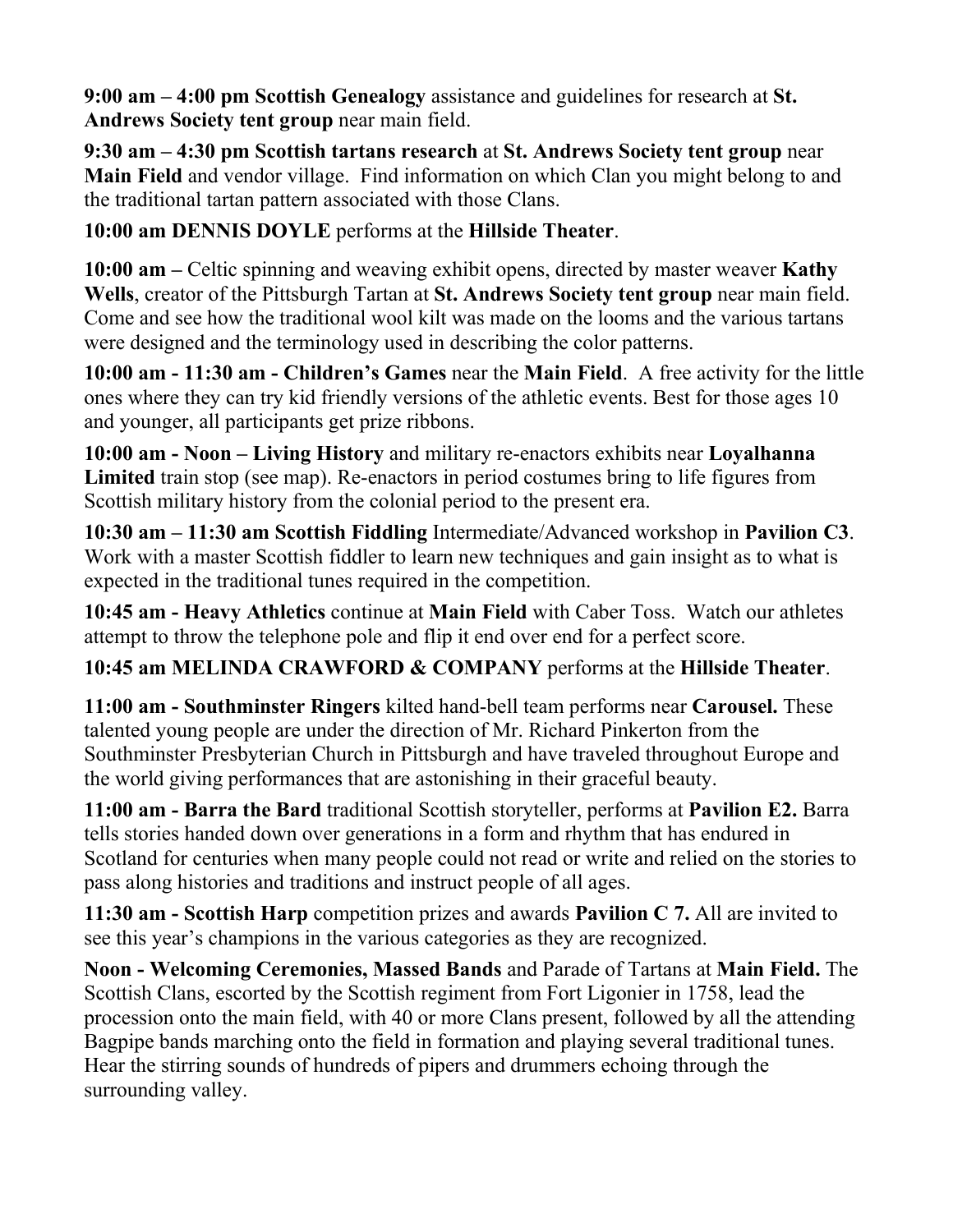**12:30 pm - Gaelic Mód Medalists** perform at the Hillside Theater. Traditional and modern songs and poems performed in Scotts Gaelic.

**12:30 pm – Ladies Haggis Toss** on Main Field. A perennial fan favorite. Ladies of all ages are invited to sign up (at the HQ Tent) and compete for cash prizes. Best of two throws of a 2 pound sandbag haggis is measured for distance. Longest throw wins.

**12:45 pm - Heavy Athletics** competition resumes at Main Field. Finals of the Caber Toss and stone weight throws for distance and other events, field conditions permitting.

**1:00 pm - 2:00 pm - Children's Games** afternoon session activities near the **Main Field**. More of the children's versions of the events the heavy athletes compete in, with ribbons for all participants.

**1:00 pm - 4:00 pm - Highland Dancing** Competitions resume at **Pavilion D 2.** Dancers perform traditional Scottish gambols such as the Sword Dance, Highland Fling and Seann Triubhas, in all age and skill levels.

**1:00 pm - 5:00 pm – Living History** and military re-enactors exhibits resume near **Loyalhanna Limited** train stop, See how the soldiers of Scotland have served around the world throughout the past three hundred years.

**1:15 pm - Barra the Bard** traditional Scottish storyteller, performs at **Pavilion E2.** Barra tells stories handed down over generations in a form and rhythm that has endured in Scotland for centuries when many people could not read or write and relied on the stories to pass along histories and traditions and instruct people of all ages.

**1:30 pm ABBOTS CROSS** perform at the **Hillside Theater**.

**1:30 pm – Scottish Fiddling** competition in **Pavilion C3**.

**1:30 pm - Scottish Harp** performance at **Clan Forsyth** tent in **Scottish Clans Area.** The Ringold ensemble plays tunes at the tent area of a sponsor and supporter of the event.

**2:00 pm - Scottish Harp** workshop **Pavilion C 7.** The adjudicator leads the participants in learning more advanced techniques in the traditional Scottish Harping.

**2:30 pm Audience Choice Pipe Band Competition** on **Main Field.** Each band performs several tunes individually and the audience will help select the winners of this new event.

**3:00 pm - Scottish Harp** freestyle music session **Pavilion C 7.** With the competition over, the harpists play tunes with some of the techniques they've learned today.

**3:00 pm DEVILISH MERRY** perform at the **Hillside Theater**.

**3:30 pm - Tug-of-War** event at **Main Field** open to all children. Groups of youngsters can either form their own teams/groups or be helped to evenly divided teams by the Games staff. All participants receive a souvenir Tug of War button.

**4:00 pm Southminster Ringers** kilted handbell team performs near **Carousel**. The final afternoon performance of one of the best handbell choirs in the nation.

**4:30 pm The Low Kings** perform at the **Hillside Theater**.